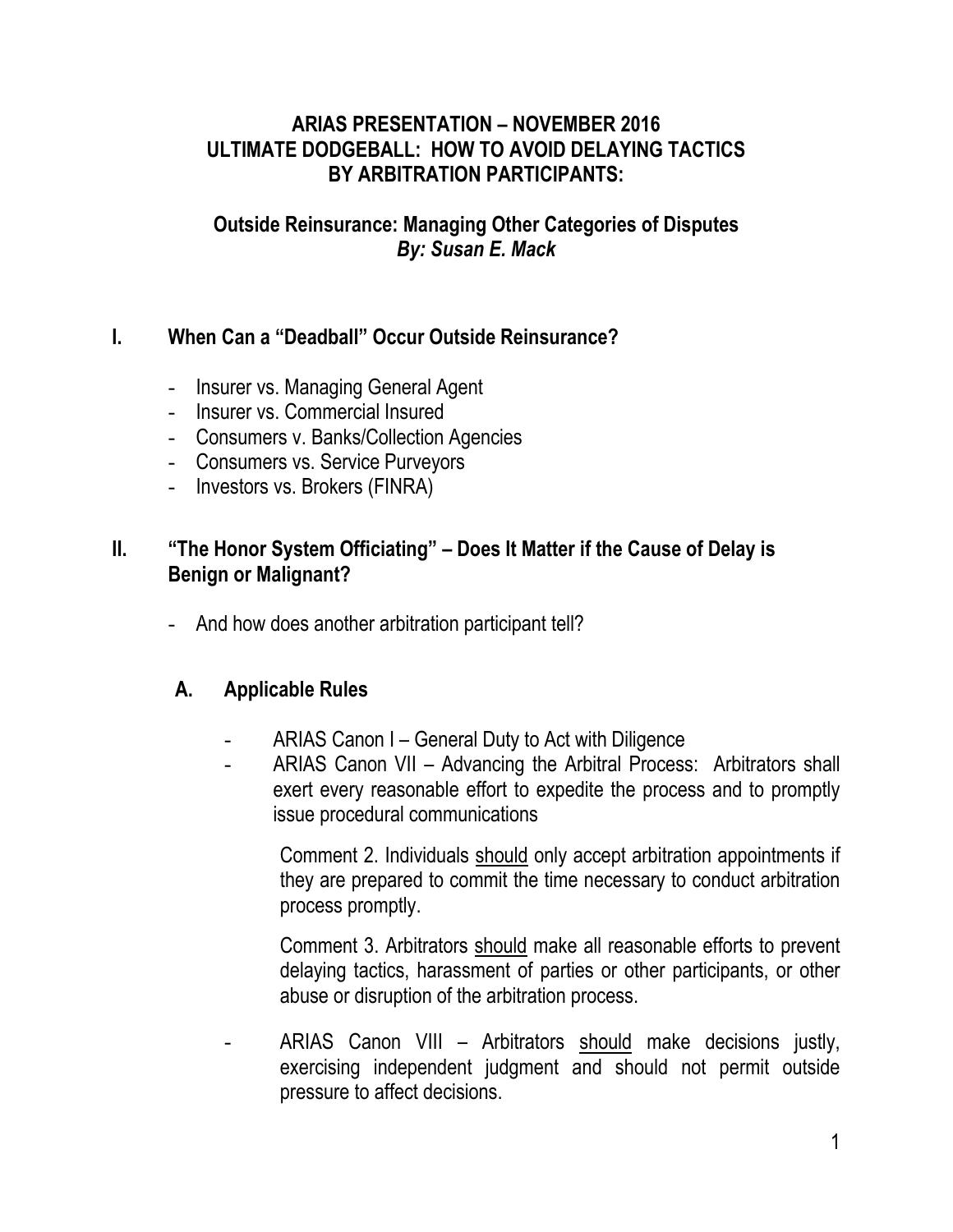### **B. Self-Monitoring Ethical Guidelines as opposed to an Umpire / Panel's Disciplinary Exertions**

- 1. Pre-panel formation
- 2. Post-panel formation

#### **III. Causes of Delay – Manuscript Arbitration Clauses**

#### **A. What Set of Rules Govern?**

- 1. Obvious Conflict
	- ARIAS–US Traditional Model
		- Two Party-Appointed Arbitrators Plus One Neutral

vs.

- AAA Traditional Model: The Code of Ethics for Arbitration in Commercial Disputes (Canon IX)
	- All Three Arbitrators Presumed to be Neutral
- **B. What Qualifications Shall the Arbitrators / Umpire Have?**
	- Sourced from particular organization or society?
	- Contacts with firm or parties permissible?
- **C. What Time Frames – if any – Apply?**
- **D. Have the Preliminary Requirements Been Met?**
	- Negotiation by corporate executives?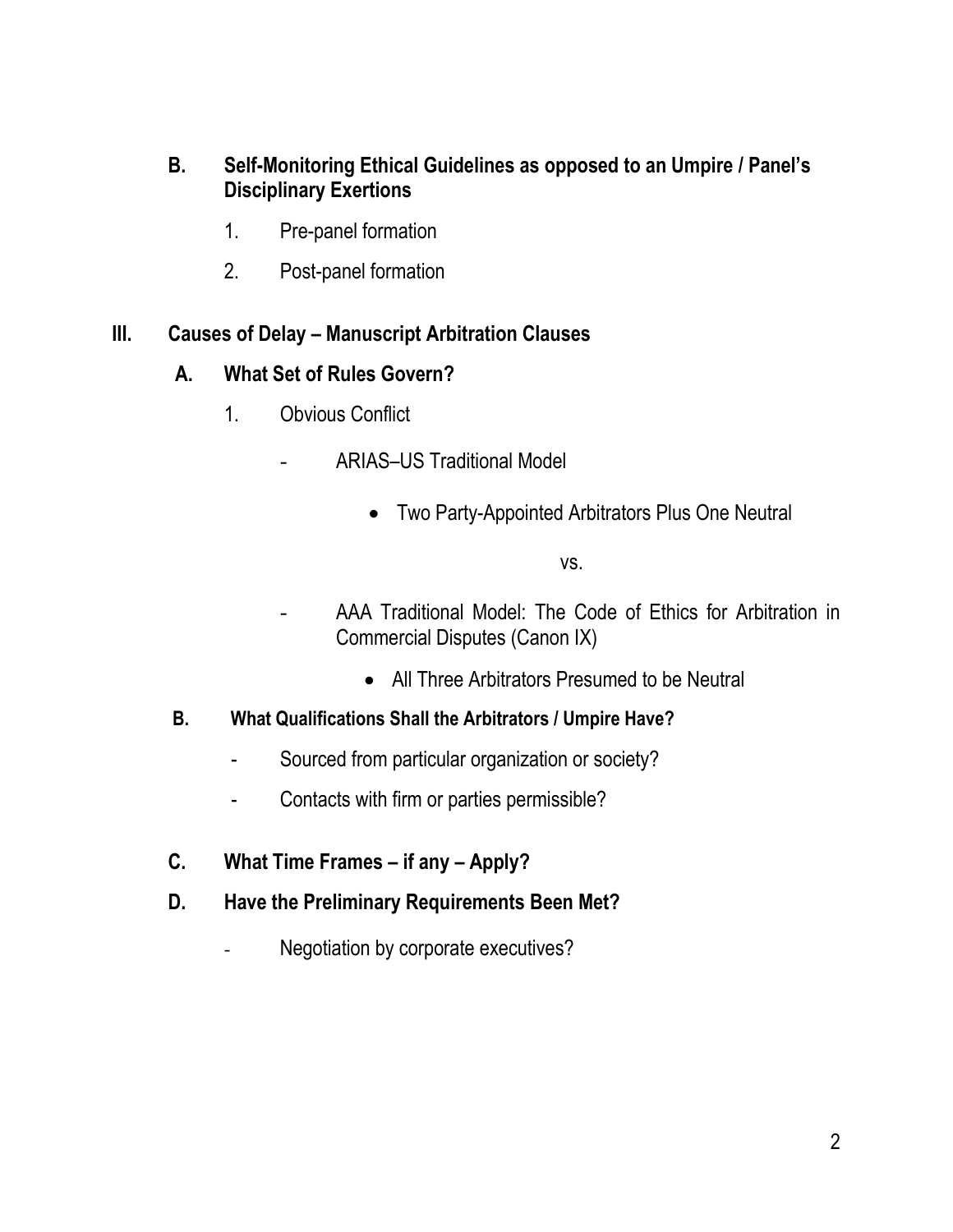## **E. The Ultimate "Out of Bounds" Play – Is Litigation an Initial or Ongoing Recourse?**

- 1. Is there a subset of issues that is not:
	- $\checkmark$  implicated by the arbitration demand?
	- $\checkmark$  covered by a "narrow" arbitration clause?
	- $\checkmark$  ripe for any form of adjudication?

# **IV. Causes of Delay: The Intransigent Arbitrator**

- **A. Various Excuses Leading to Impermissible "Holding"**
	- 1. "Out of the country"
	- 2. Hectic schedule
	- 3. Counsel unavailability
	- 4. Counsel's difficulty in contacting party
	- 5. "Let's wait until settlement talks concluded"

# **V. Causes of Delay: Umpire Appointment**

- **A. Questionnaire**
- **B. Breaking an Umpire Selection Deadlock**
- **VI. Causes of Delay: Demand and Answer**
	- **A. Initial Pleading Unclear or Does Not Follow Arbitration Clause Rules**
	- **B. Subsequent Pleading Results in Joining New Issues**
- **VII. Causes of Delay: Discovery and Hearing**
	- **A. Moving the Hearing Date / Rescheduling**